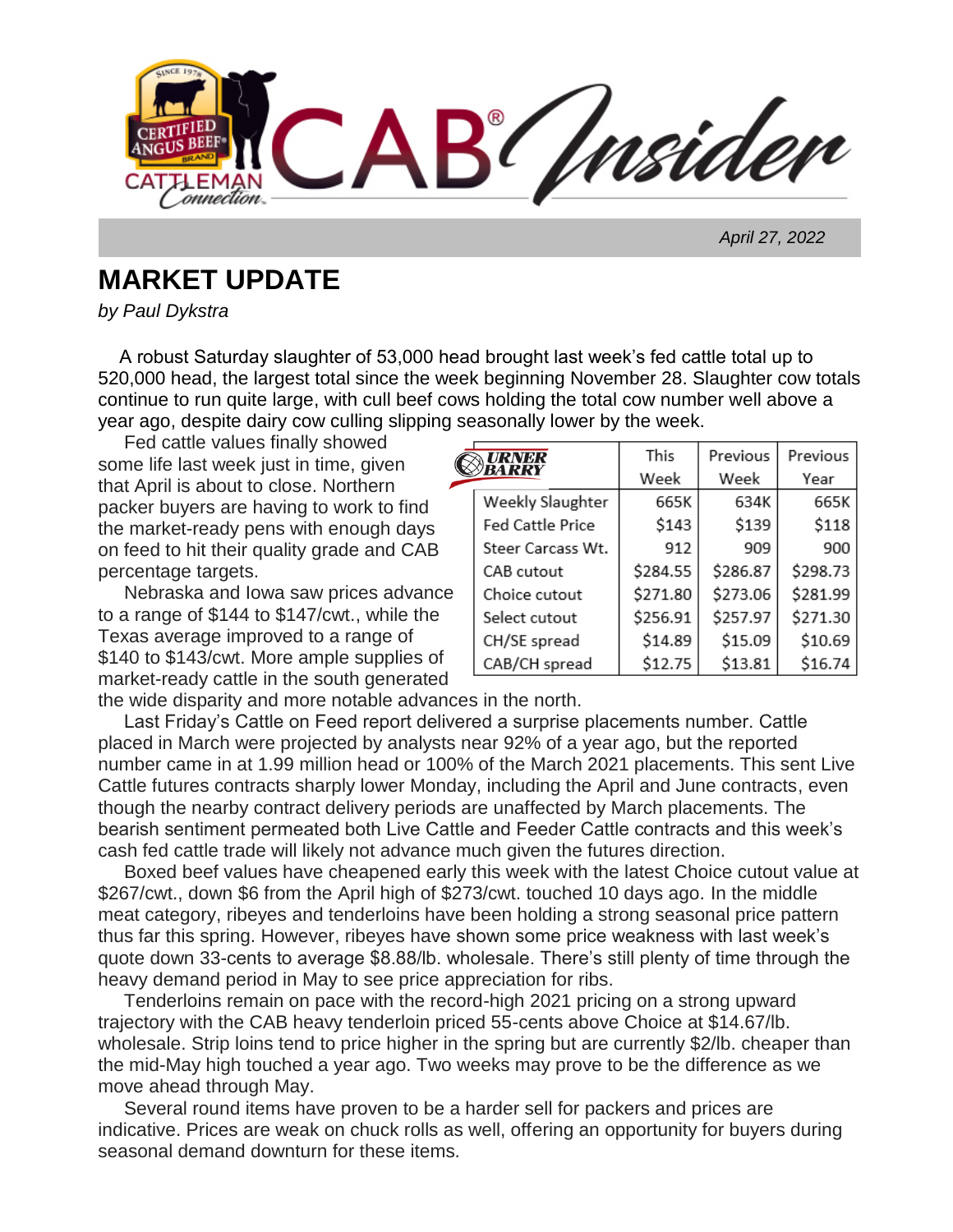## **Fed Cattle Market Chasing Grade**

In the past couple of weeks, the spread between fed cattle prices in the north has advanced to generate a sizeable advantage over the south. Last week cattle in Nebraska traded in a wide range from \$141 to \$147/cwt. The bulk of the trade took place at \$143 and higher with the weekly average calculated at \$145/cwt.

 Kansas and Texas markets were consolidated around the \$140/cwt. average, with the top-end of reported sales at \$141/cwt. The \$5/cwt. average price spread from north to south is indicative of a lack of quality grade achievement in the north. Currently, the northern cattle are "green" as far as fat content is concerned, falling short of the marbling and quality grade benchmarks that packers need to fulfill customer demand.

 As a rule of thumb, northern feedlots in states such as NE, IA, IL, SD, and MN have been the volume producers of richer marbling cattle. While this trend stands up in the data, it is not to the exclusion of other states nor negating impressive advances made by states more



southern.

 Looking just days ahead at May, customer demand for CAB traditional and CAB Prime products is heating up along with the weather. A good share of beef items have been booked ahead by end-users expecting their quality specs to be met in large quantities very soon. As such, packers need to compete to procure the fewer pens of "optimally finished cattle" available in feedlots.

 A deeper analysis of the grading data shows that the void in quality carcasses

lies within Premium Choice and Prime. Looking specifically at the Nebraska trend, the Choice grade in total is exceptionally high at 73.6%, 1.6 percentage points above a year ago. The Prime grade is where the deficit is seen, 13.4% in recent data versus the recordhigh 16.5% a year ago. It's important to keep in context that we are suggesting a "void" in Nebraska Prime carcass production for a period with the second-largest share of Prime carcasses in history.

 Sharpening focus to the Premium Choice category, the heart of CAB, the void is also evident. Fewer carcasses in the Prime grade have not resulted in a larger share in Premium

Choice. USDA data shows the percentage of Choice carcasses certified for Premium Choice branded beef programs is currently lower than in any of the past four years, albeit fractionally so.

 These factors are building a reiteration of the spring seasonal supply/demand imbalance in the premium beef category. Although carcass cutout values have started this week in a slight downtrend, the overarching seasonal theme is for a widening Choice/Select price spread, setting the foundation for CAB and Prime carcass premiums.



 Southern cattle feeders with high grading cattle typically benefit from lower packing plant grade thresholds for the upper-quality grades and CAB. Currently, the cash spot market has provided plenty of premium opportunities in the north as buyers have had to pay up to secure the cattle fitting customer needs